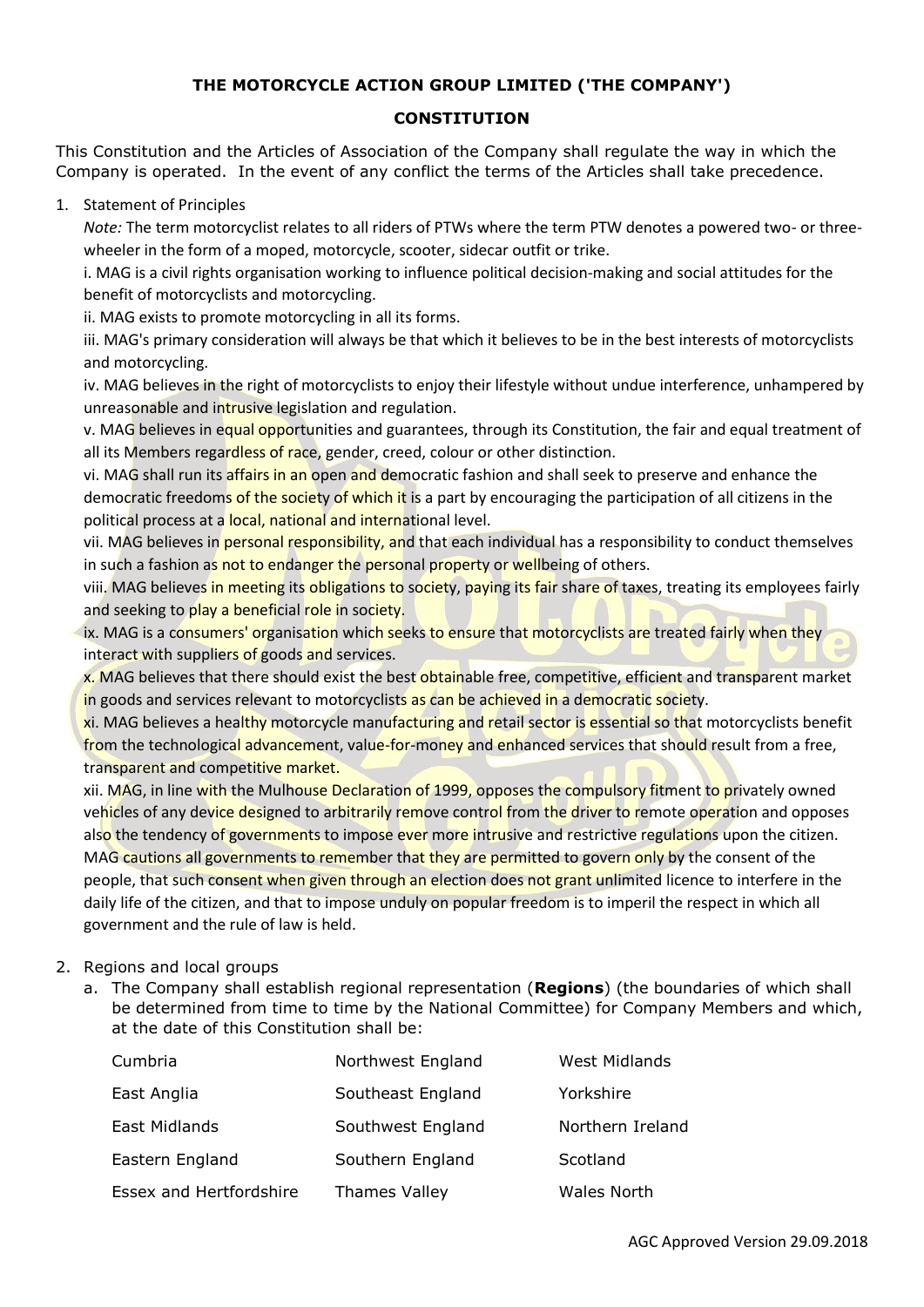| Wales South |
|-------------|
|             |
|             |

London Boroughs Western England

Northeast England British Independent Islands

- b. Members shall be authorised to form local groups (**Local Groups**) within their regions and to use the initials 'MAG' in their title together with their location provided that:
	- i. Their activities comply with the objects and principles of the Company and, in addition, they are permitted to:
		- (1) Raise money for Company central funds;
		- (2) Raise money for donation to local and national charities;
		- (3) Carry out social activities and events;
		- (4) Lobby on issues and matters of concern to motorcyclists.
	- ii. They adopt and agree model rules approved by the National Committee;
- iii. Each local group shall appoint a 'Local Representative' to represent their interests at regional level and National Committee.
- 3. Regional AGMs and Regional Representatives
	- a. Each region shall hold a regional annual general meeting at which all Members resident within that Region shall be eligible to attend, speak and vote. At least twenty eight (28) days' notice of a regional AGM shall be given to the National Committee who will be entitled to appoint an observer to attend but not to speak or vote at the meeting.
	- b. Notice of the AGM shall be delivered by notice published in the Company newsletter at least fourteen (14) days prior to the date of the meeting. Failure to notify any Local Member of a regional AGM shall not invalidate the regional AGM.
	- c. Regional Representatives shall be elected at each Regional AGM, and each Local Group shall be entitled to nominate a willing individual to act as Regional Representative. Such individuals must be resident in the region they are chosen to represent. The Regional Representative shall be such a person elected by a majority of votes on a show of hands. In the absence of a Regional Representative having been elected or in the event of dispute the National Committee may appoint an individual to act as the Regional Representative until a Special General Meeting can be convened.
	- d. A Special General Meeting of a region can be called on receipt, by the Regional Representative or National Committee, of a petition signed by not less than twenty-five (25) full Members of the Company, such Members having been Members for not less than one full year together with a written agenda setting out the business to be discussed at the Special General Meeting. Where there is more than one Local Group in a Region, the petitioning Members shall be from more than one Local Group.
	- e. On receipt of a validly-served petition calling a Special General Meeting, the Regional Representative or National Committee shall ensure that the Meeting is called no later than six weeks after service of the Petition.

# 4. National Committee

- a. The National Committee shall be comprised of:
	- i. The Directors of the Company from time to time.
	- ii. Such employees, contractors, working group Members, advisors and special assistants as are, from time to time, appointed to the National Committee by the Members of the National Committee.
- iii. The Regional Representatives, their delegates or other duly elected person, elected individually by each Region according to its constitution from time to time.
- iv. The political officers of the Company from time to time being the National Chairman, National Clubs Liaison Officer and National Reps Liaison Officer being Members (if any) elected to such positions at Group Conference.
- v. The President and Vice President(s) (if any) from time to time.
- b. The purpose of the National Committee shall be to govern and operate the Company in all areas in accordance with its Objects, save where the Board of Directors have legal obligations and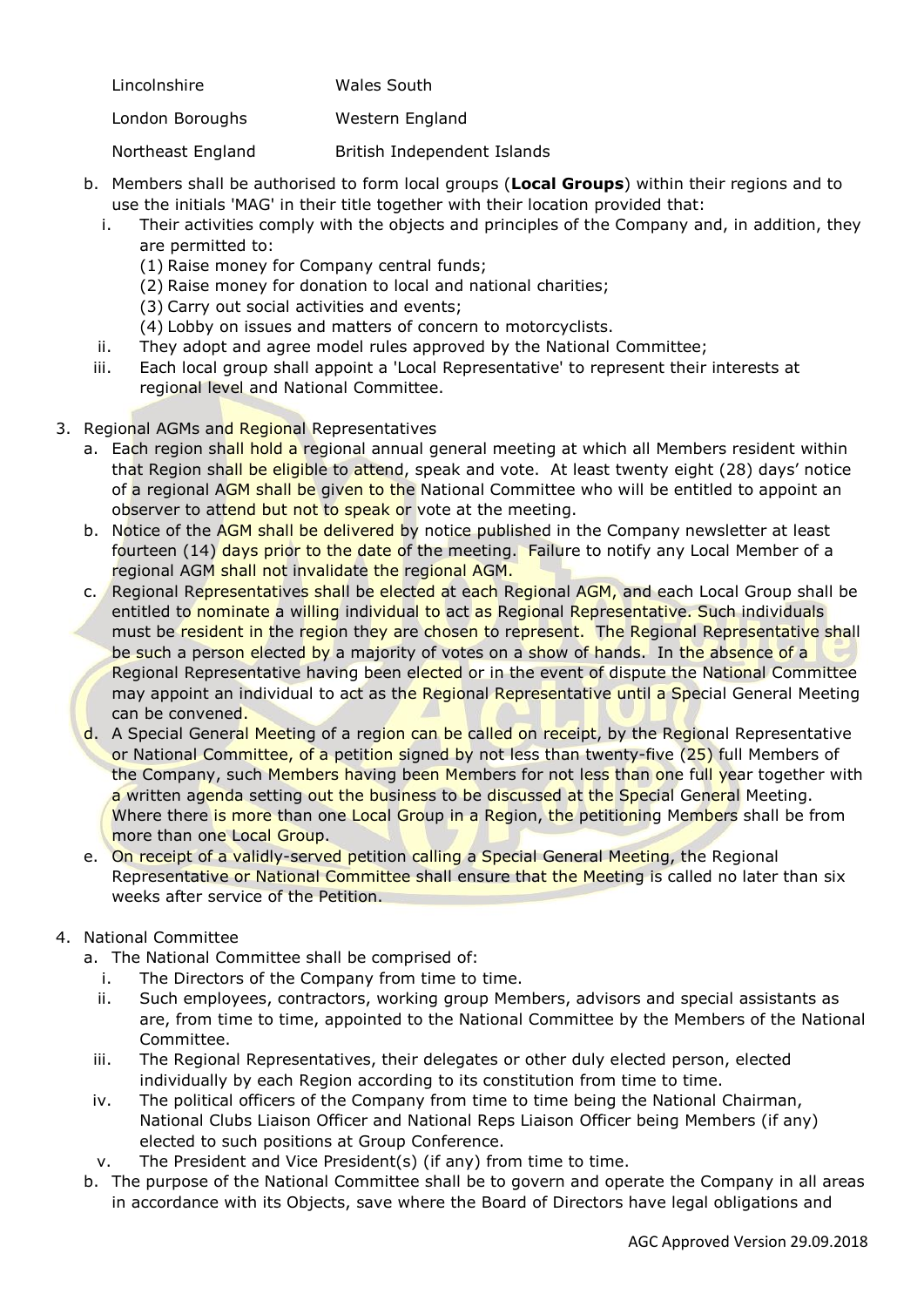responsibilities, including without limitation in political, administrative, disciplinary and organisational matters.

- c. Without limitation the duties and powers of the National Committee shall include:
	- i. To enforce the Objects and Constitution of the Company and to take such action as shall be deemed appropriate in respect of any Individual Member or Local Group as shall be found to be in breach;
	- ii. To determine the meaning and application of the Constitution and to delegate investigation and reporting into any dispute to an individual Member of the National Committee or subcommittee as appropriate;
- iii. To propose amendments to the Objects and this Constitution and present such changes to the Group Conference where to do so would, in the reasonable opinion of the National Committee, be appropriate;
- iv. To maintain such funds as shall be appropriate to further and support the Objects of the Company;
- v. To mediate in respect of any disputes which might arise between individual Members and/or Local Groups;
- vi. To administer the Membership and to refuse Membership to any individual who, in their reasonable opinion, would not uphold the Objects and Constitution of the Company and may bring the reputation of the Company into disrepute;
- vii. To appoint a Regional Representative to a Region where the Region has failed to appoint one on its own behalf;
- viii. To suspend such part of this Constitution until the next Group Conference where such wording or procedure is not appropriate to the needs of the Company;
- ix. To suspend or expel any Member whose conduct, in the reasonable opinion of the National Committee, brings the Company into disrepute;
- x. To oversee and monitor the conduct and actions of the Board of Directors;
- xi. Provided that not less than two thirds of the Members of the National Committee present and able to vote at any National Committee Meeting vote in favour, to remove from office any Director of the Company and appoint a replacement provided that notice is given to such Director in accordance with the provisions of the Companies Act;
- xii. To determine the appropriate remuneration (if any) of the Directors from time to time;
- xiii. To approve and manage the employment of such officers and consultants as may be necessary from time to time to further the objects of the Company.
- xiv. To appoint up to five (5) Patrons of the Motorcycle Action Group and to negotiate the details of that patronage on an individual basis. Patrons shall only be appointed where such appointment helps promote the organisation and/or fulfil the principles outlined in Section 1 of the Constitution. Patrons will not have voting rights or any powers of authority or responsibility in respect to the running of the organisation.
- d. Meetings of the National Committee shall be held at least once every three (3) months.
- e. Unless all the Members of the National Committee agree otherwise, not less than seven (7) days' notice in writing shall be given of a meeting together with a written agenda.
- f. Observers can attend meetings of the National Committee at the discretion of the National Committee provided that they apply in writing at least seven (7) days prior to the meeting.
- g. No individual or affiliated member shall engage in a sustained course of conduct prejudicial to the company, its elected officers and directors or other members.
- h. The National Committee shall determine whether a member has engaged in such a course of conduct as stated in Rule 4g and how such is investigated. Where appropriate the National Committee shall consider the actions of the member and, if necessary, instruct the Directors to terminate the membership of said member.
- 5. Membership and Voting

All Members shall be bound by this Constitution.

a. Members subscribing annually for Membership and Life members shall be entitled to attend and vote at all general meetings, Annual General Meetings and Group Conferences during the period in which they have paid their Membership subscriptions.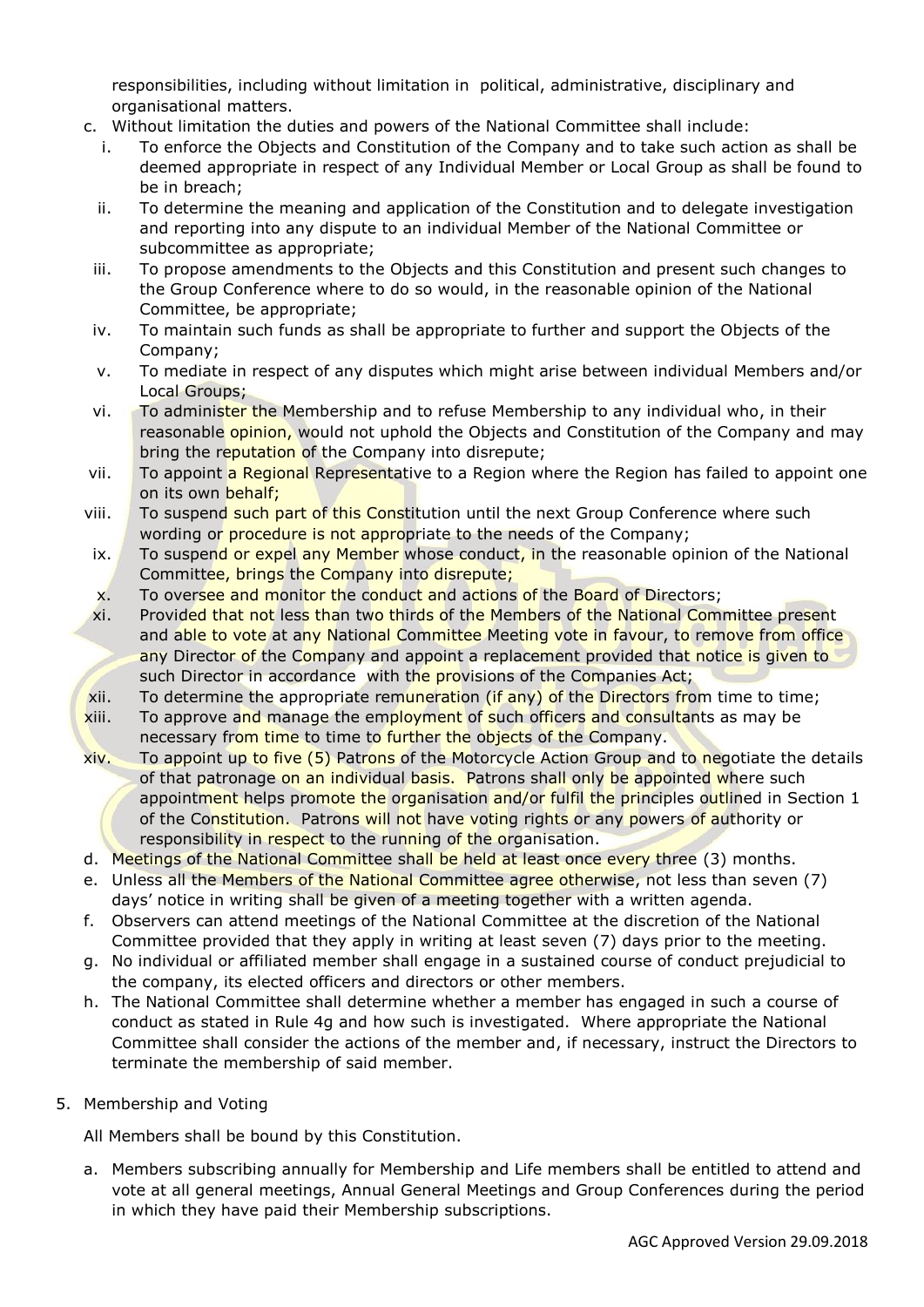- b. Membership shall be renewable annually. The National Committee may choose in their absolute discretion to refuse to grant or renew a Membership and in such circumstances the applicant has a right of appeal to be heard at the next Group Conference.
- c. At Group Conference individuals can be granted Honorary Life Membership which gives such individuals the right to attend and vote at all future Group Conferences and to exercise all the rights of a Member. Honorary Life Membership shall only be granted to individuals who have, in the opinion of the Group Conference, furthered the Objects of the Company at their own risk and at great personal sacrifice. Honorary Life Members shall be liable for the debts of the Company, such liability not to exceed one pound (£1.00). Liability shall cease on their death or resignation from the Company.
- d. Affiliated Membership
	- i. Affiliated Membership shall be granted to motorcycle clubs or organisations who are affiliated to the Company. Such Membership is renewable annually and grants such Members the rights and obligations applicable to affiliated Members determined by the National Committee. Affiliated Members are not entitled to vote at Group Conference or any general meetings of the Company and are not liable for the debts of the Company.
	- ii. Affiliated Individual Membership shall be granted to individual Members of Affiliated Clubs on the basis of one  $(1)$  per thousand (1000) club members and to a maximum of four  $(4)$  per club. Affiliated Individual Members are entitled to vote at Group Conference or any general meetings of the Company and are not liable for the debts of the Company.
- 6. Group Conference
	- a. The Group Conference shall be held annually on the same date and at the same location as the Annual General Meeting of the Company and shall determine the direction and strategy of the Company for the following year.
	- b. The Group Conference shall be comprised of the following save where National Committee is aware and has accepted reasons for an individual's non-attendance:
		- i. The Local Representative (or his proxy or representative) and one (1) other Member from each Local Group;
	- ii. The Regional Representative for each Region, or a deputy appointed by each Region together with one other Member elected by the Region;
	- iii. All elected National Officers from time to time;
	- iv. All Directors:
	- v. All remaining National Committee Members where not described above; and
	- vi. Individual Members.
	- c. Not less than twenty eight (28) days' notice shall be given for each Group Conference although the failure to give notice to any Member shall not invalidate such notice.
	- d. The quorum for any Group Conference shall be fifty (50) Members save where the membership is less than this figure and the National Committee determine otherwise.
	- e. A Special Group Conference shall be convened by the National Committee provided that:
		- i. They are in receipt of a petition delivered to the registered office address of the Company;
		- ii. The petition is signed by not less than one hundred (100) individual Members including their full names, addresses and Membership numbers and such Members have been Members for more than one twelve-month period.
		- iii. An agenda setting out the business to be discussed at the Special Group Conference is included with the petition.
		- iv. The Special Group Conference requested shall be called within three (3) months of the date of the petition unless it is within three (3) months of the date of the last Group Conference in which case it will only be called at the discretion of the National Committee.
		- v. The National Committee shall call such a Special Group Conference unless they deem the petition to be frivolous or vexatious.
	- f. The National Committee shall appoint the Chair of any Group Conference. The Chair shall not vote on any question save that should there be an equality of votes following a debate then the Chair shall have a casting vote.
	- g. All matters to be included within the Agenda of the Group Conference should be sent in writing and received at the Central Office of the Company not later than midnight on the last day of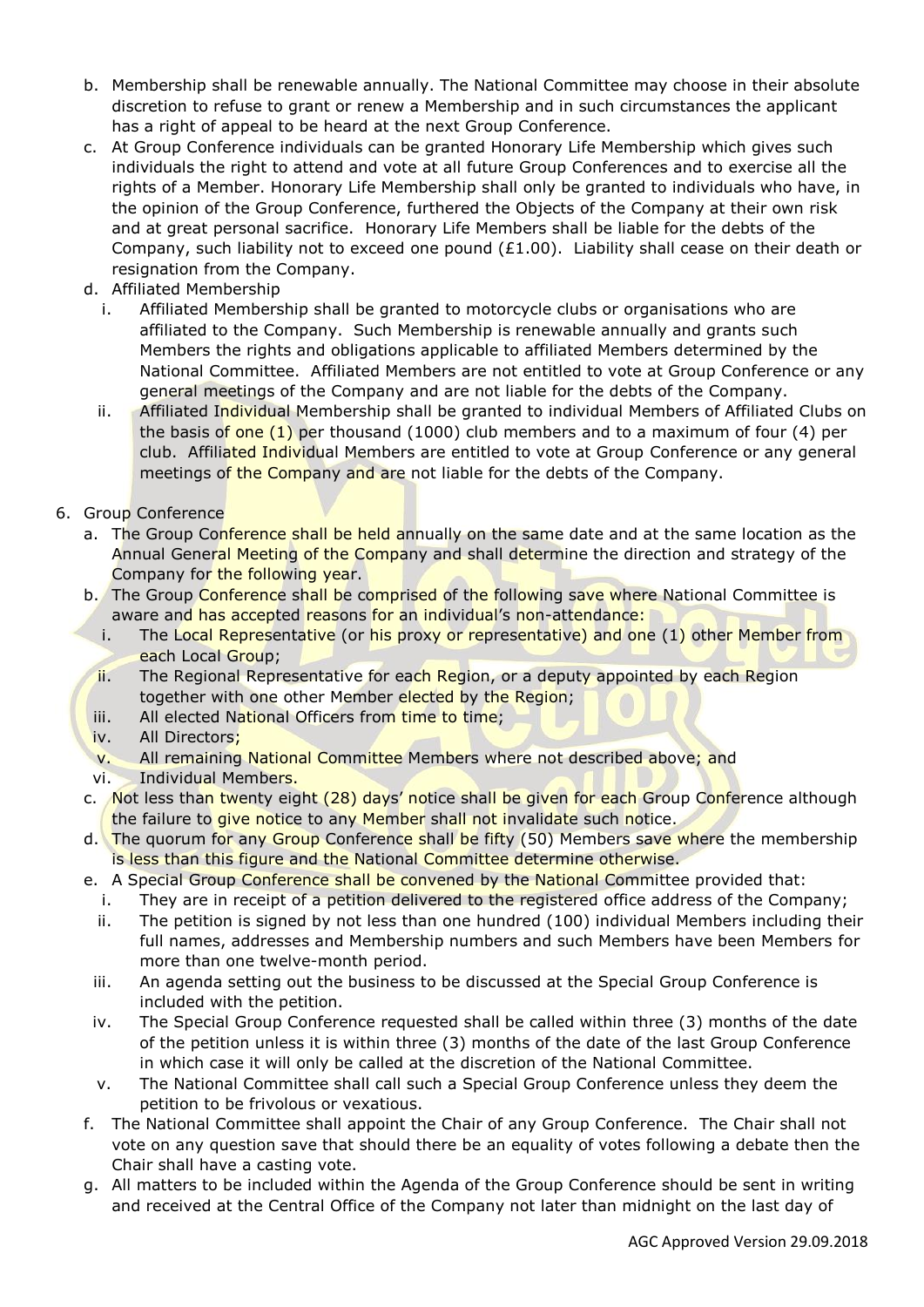June in the year of the General Conference. Submissions can be sent by email to [nominations@mag-uk.org](mailto:nominations@mag-uk.org) or by post to the registered office address. Submissions received by post on the first working day following 30th June shall be accepted. All proposals should include the name and Membership number of the person proposing the matter and the person seconding it.

- h. All proposals shall be published in the September / October Newsletter of the Company.
- i. All nominations for the Directors or other officers of the Company must be seconded and must be submitted after 1st June in each year. Submissions can be sent by email to [nominations@mag-uk.org](mailto:nominations@mag-uk.org) or by post to the registered office address. Submissions received by post on the first working day following 30th June shall be accepted. All proposals should include the name and Membership number of the person proposing the matter and the person seconding it. Each nominee must have been a Member for at least twelve (12) months prior to the nomination and must include a manifesto of not more than 1200 words with their nomination.
- j. If there are no nominations for a particular post(s) then they shall remain open to nominations until seven (7) days prior to Group Conference. If posts remain vacant on the day of the Group Conference they shall be filled by nominations on the day or, failing that, by co-option of the National Committee thereafter.
- k. If there has been only one nomination for a post then such nominee shall be declared elected provided that such nominee is at the Group Conference or provides a reason for non-attendance acceptable to the National Committee.
- l. Nominees who *fail to attend Group Conference shall be deemed to have withdrawn their* nomination unless they give prior notice to the National Committee in writing an explanation for their non-attendance. In the event of circumstances arising on the date of the Group Conference an explanation must be given by telephone, fax or email to the National Chair.
- m. Each Individual Member present at the meeting shall have one (1) vote. Respecting the Members' time voting shall be by show of hands. No account shall be taken of abstentions. The Chair shall call the result if the Chair is satisfied that the outcome is clear. If the Chair is not satisfied that the result is clear or more than six (6) Members request it before the next item of business, he or she shall appoint tellers and a formal count shall be undertaken. A recount shall automatically be taken where a vote is carried by a majority of less than five per cent (5%) of the total votes cast. In the event of a formal count by tellers giving a margin of less than five per cent (5%), a paper vote shall take place.

### 7. Officers

- a. At the Group Conference the Members shall have the power, if it is considered desirable and necessary, to elect:
	- i. A President: and
	- ii. Not more than two (2) Vice-Presidents.

Such Presidents and Vice-Presidents shall hold office until their death, dismissal or resignation and prior to appointment must have been national officers for not less than two (2) full terms prior to nomination.

- b. Following a Group Conference the National Committee shall appoint a National Vice-Chairman who shall serve as a non-voting Member of the National Committee until the next Group Conference, at the conclusion of which the appointment shall automatically terminate.
- c. The National Vice-Chairman shall be eligible for election to the Board and shall act as Chair of all Group Conferences during the year unless prevented by circumstances in which case the National Committee shall appoint a deputy.
- d. The Board of Directors shall appoint a firm of auditors to audit the annual accounts of the Company in accordance with the requirements of the Companies Act. The Audited Accounts are to be presented for approval at the AGM of the Company.
- e. Any Officer of the Company shall resign immediately if convicted of an offence that may bring the organisation into disrepute in the view of the National Committee. In the event that such an Officer fails to resign under these circumstances, the National Committee shall have the power to remove them from office.